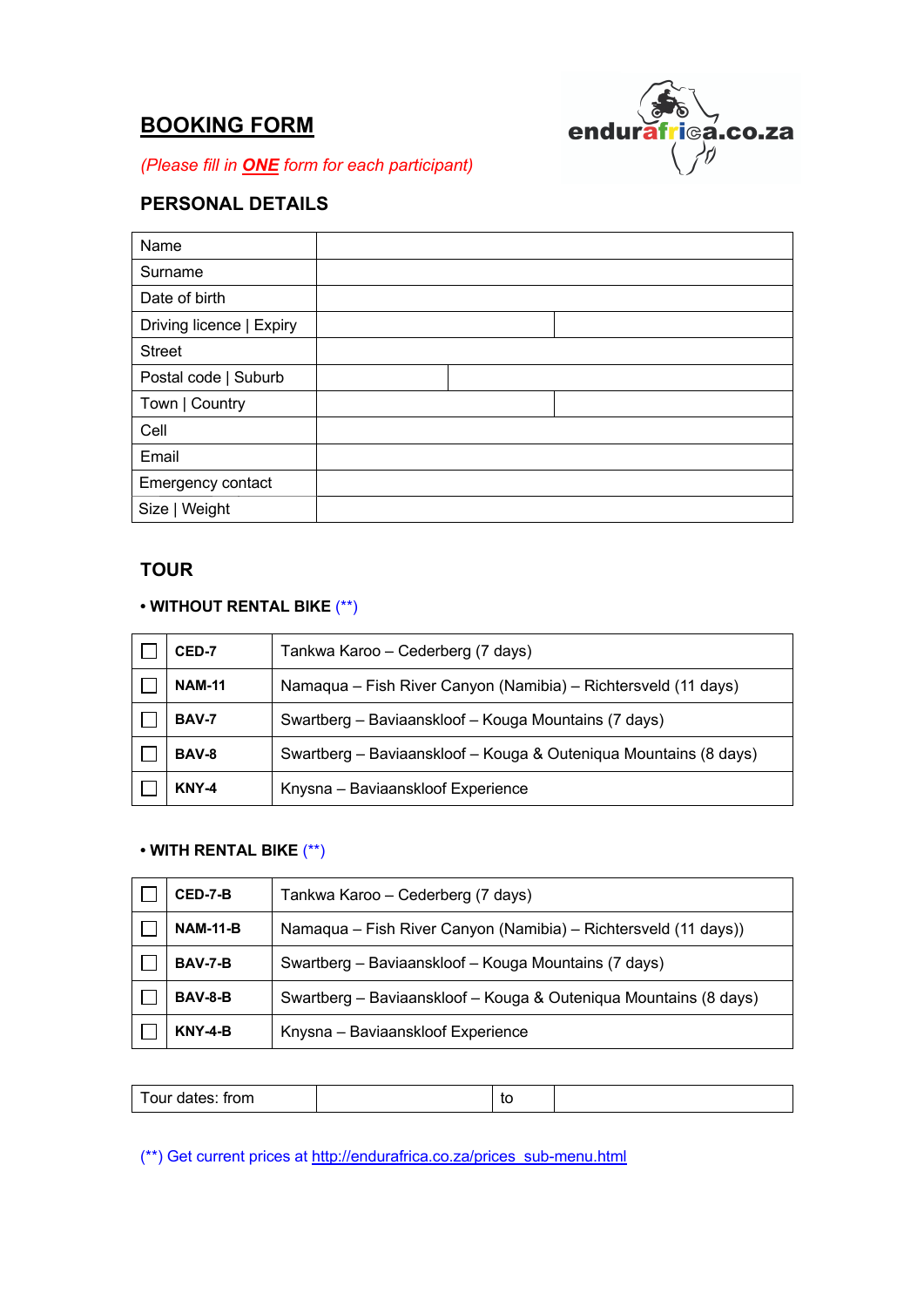Please note that the following minimum number of participants are required:

- Baviaanskloof / Knysna: 2 - Namaqua: 3
- Tankwa Cederberg: 2

### **MOTORBIKE**

*If you've selected a tour with a rental bike, please specify the preferred displacement:* 

| $\vert$ 250cc (Honda CRF250L) | Subject to availability |
|-------------------------------|-------------------------|
| $\vert$ 300cc (Honda CRF300L) | Subject to availability |

# **EXTRA ACCOMMODATION**

I wish to book extra accommodation (bed & breakfast) before and/or after the trip

#### *If yes, please book me at a Guest House in Bellville (with breakfast) (from R900 to R1'200/night depending on the premise's availability)*

| Check in | :heck |  |
|----------|-------|--|
|          | out   |  |

and

| Check in<br>$   -$ |  | out<br>∠heck<br>້ |  |
|--------------------|--|-------------------|--|
|--------------------|--|-------------------|--|

### **FOOD**

| I am vegetarian    |  |
|--------------------|--|
| Known food allergy |  |
| Food preferences   |  |

### **INSURANCE**

| T   I have contracted an insurance policy and I am covered for off-road motorbiking,<br>$\Box$ including emergency evacuation and repatriation |
|------------------------------------------------------------------------------------------------------------------------------------------------|
| I have no insurance                                                                                                                            |

### **HEALTH STATEMENT**

| chronical disease(s)<br>Known | $\sim$ | w. |
|-------------------------------|--------|----|
|                               |        |    |

### *If yes, please specify which kind of disease(s) and indicate the type of medication*

| Disease(s)                 |  |     |  |    |
|----------------------------|--|-----|--|----|
|                            |  |     |  |    |
|                            |  |     |  |    |
| Known chronical disease(s) |  | YES |  | NC |